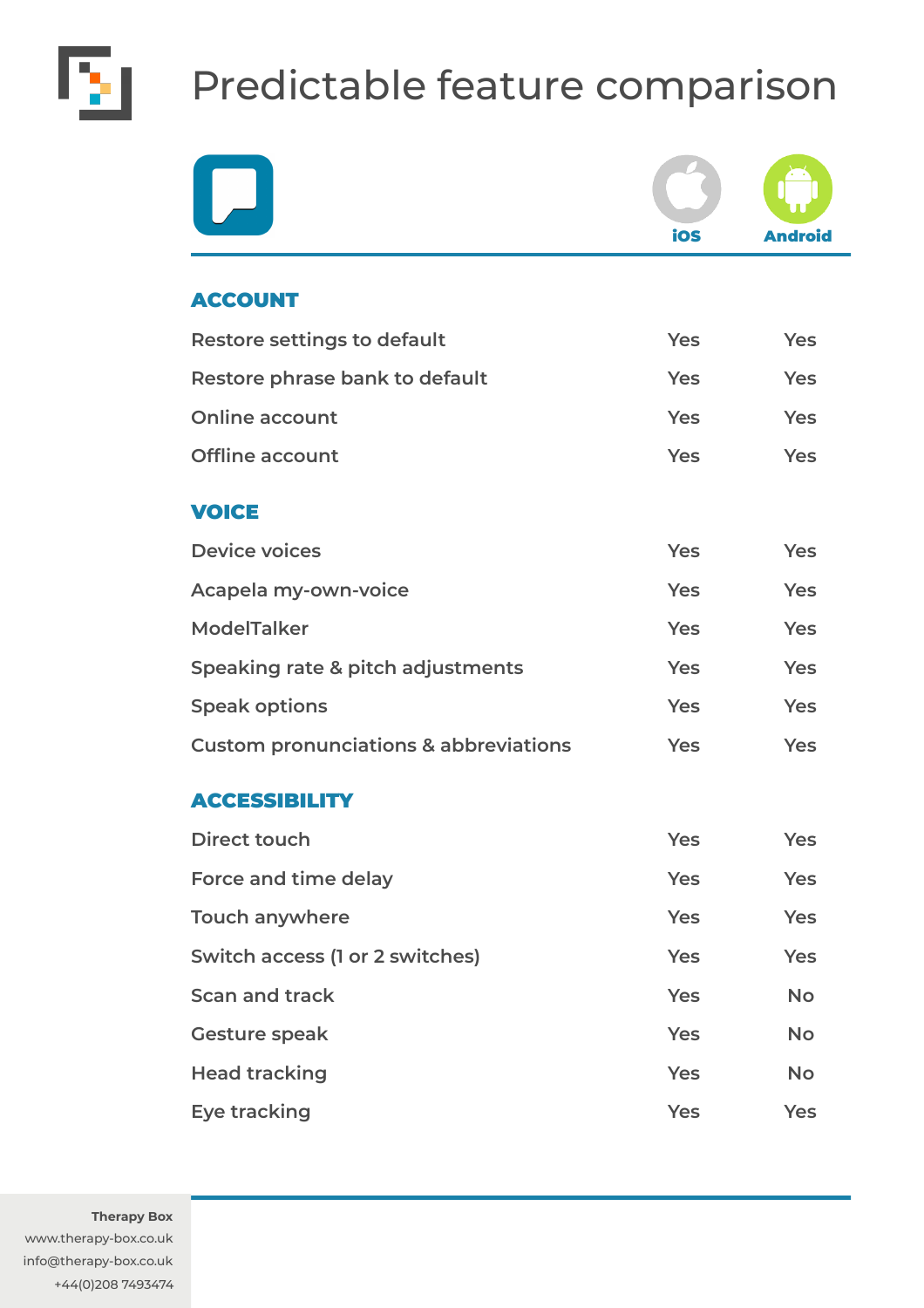

|                                          | ios        | <b>Android</b> |
|------------------------------------------|------------|----------------|
| <b>APPEARANCE</b>                        |            |                |
| <b>Customisation options</b>             | Yes        | Yes            |
| <b>Bell sounds</b>                       | Yes        | <b>Yes</b>     |
| <b>WORD PREDICTION</b>                   |            |                |
| <b>British &amp; American dictionary</b> | Yes        | Yes            |
| <b>History</b>                           | Yes        | Yes            |
| <b>Auto-completion</b>                   | Yes        | Yes            |
| <b>Auto-correct</b>                      | Yes        | Yes            |
| <b>Spell check</b>                       | Yes        | Yes            |
| <b>Strip predictions</b>                 | Yes        | Yes            |
| Self-learned words management            | Yes        | Yes            |
| <b>KEYBOARDS</b>                         |            |                |
| <b>QWERTY</b>                            | Yes        | Yes            |
| <b>ABC</b>                               | <b>Yes</b> | <b>Yes</b>     |
| <b>High frequency</b>                    | Yes        | <b>Yes</b>     |
| Ten key                                  | <b>Yes</b> | Yes            |
| <b>Native</b>                            | <b>Yes</b> | <b>No</b>      |
| <b>External keyboard shortcuts</b>       | <b>Yes</b> | <b>No</b>      |
| <b>Emojis</b>                            | Yes        | <b>No</b>      |
| <b>MULTI-LANGUAGE</b>                    |            |                |
| 27 secondary languages                   | <b>Yes</b> | <b>Yes</b>     |

**Therapy Box** www.therapy-box.co.uk info@therapy-box.co.uk +44(0)208 7493474